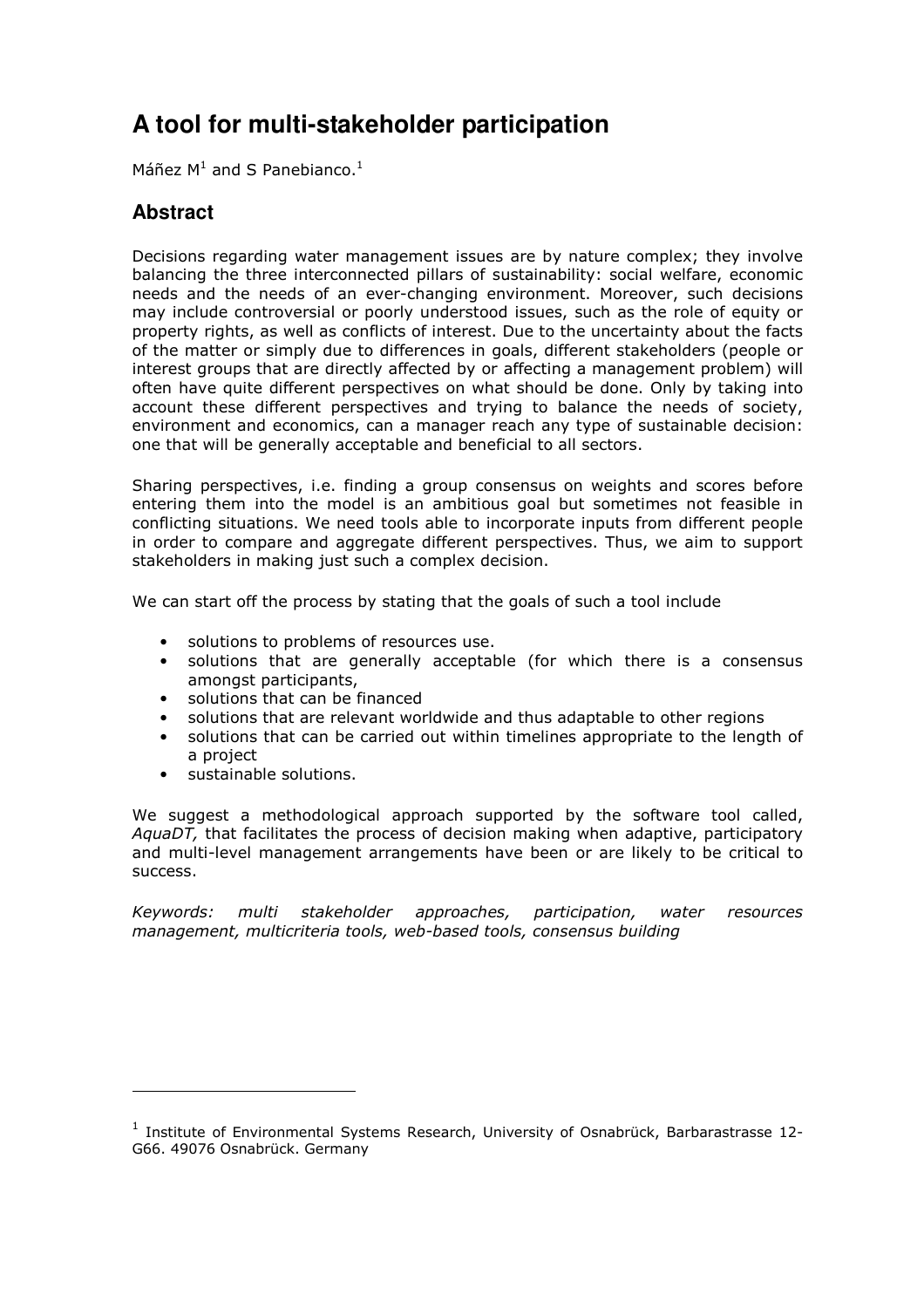## **1 Introduction**

Single solutions to complex problems are just a dream if not a nightmare. There is often no single solution that can be attached to complex problems of managing water resources. Adaptive Management (AM) is a proper management approach that includes the particularities of complex systems. AM originates from the recognition that natural systems and the interactions between people and ecosystems are unpredictable (Gunderson, Holling, & Light, 1995). AM incorporates design, management and monitoring to systematically investigate statements in order to adapt and learn. Learning-by-doing, learning-by-observing, learning by copying are key principles underlying AM.

Already in the seventies, the notion of learning within action groups was best described as "social learning". Bandura (1977) explained social learning as the continuous reciprocal interaction between cognitive, behavioural and environmental influences. "Social learning refers to the process by which changes in the social condition occur –particularly changes in popular awareness and changes in how individuals see their private interests linked with the shared interests of their fellow citizens. This is a product of individuals learning how to solve their shared problems in a manner that is responsible to both, factual correctness and normative consent (meaning legal and social responsibilities". Within AM, social learning draws the attention towards processes through which the "capacity of authorities, experts, interest groups and the general public to manage their river basins effectively" is increased (Webler, Kastenholz, & Renn, 1995). Such a process can take several forms, e.g.: learning to understand that all actors are empowered in the same way, learning other actors strategies of solving conflicts or learning ways of managing that have been developed together through the process of exchange (Borowski, 2004).

AM has been described as an integrated, multidisciplinary and systematic approach to improving management and accommodating change by learning from the outcomes of management policies and practices (Holling, 1978). In other words, AM involves the design and implementation of management programs that offer the possibility to experiment with and compare selected policies and practices. This comparison takes place through evaluation of alternative hypotheses about the system (Holling (1978); Walters (1997); Lee (1999)). Lee (1993) emphasises the usefulness of this approach by stating: if human understanding of nature is imperfect, then human interactions with nature should be experimental. Hypotheses and assumptions are developed based on a thorough understanding of the system as a way to anticipate possibilities and uncertainties that could have an impact on the system. These hypotheses and assumptions are translated into plans and actions which are evaluated and monitored in order to test their effect on the system. Based on these results, the hypothesis and assumptions will be adapted with the objective to improve the overall management framework. The idea is that this process is repeated to guarantee continuous improvement. Advantages that are claimed for AM include: (a) increasing the pace and frequency at which policy makers and resource managers acquire knowledge about ecological relationships; (b) aiding management decisions through the use of iterative hypothesis testing; (c) enhancing information flows among policy makers; (d) creating shared understanding among scientists, policy makers, and managers (McLain & Lee (1996), Wondoleck & Yaffee (2000) and McDaniels & Gregory (2004)).

# **2 A tool for adaptive management: AquaDT.**

The strengthening of conceptual foundations for AM approaches and the creation of tools are critical points within the relatively new development of policy instruments and theory for AM. Sagoff (2004) calls for the increased use of stakeholder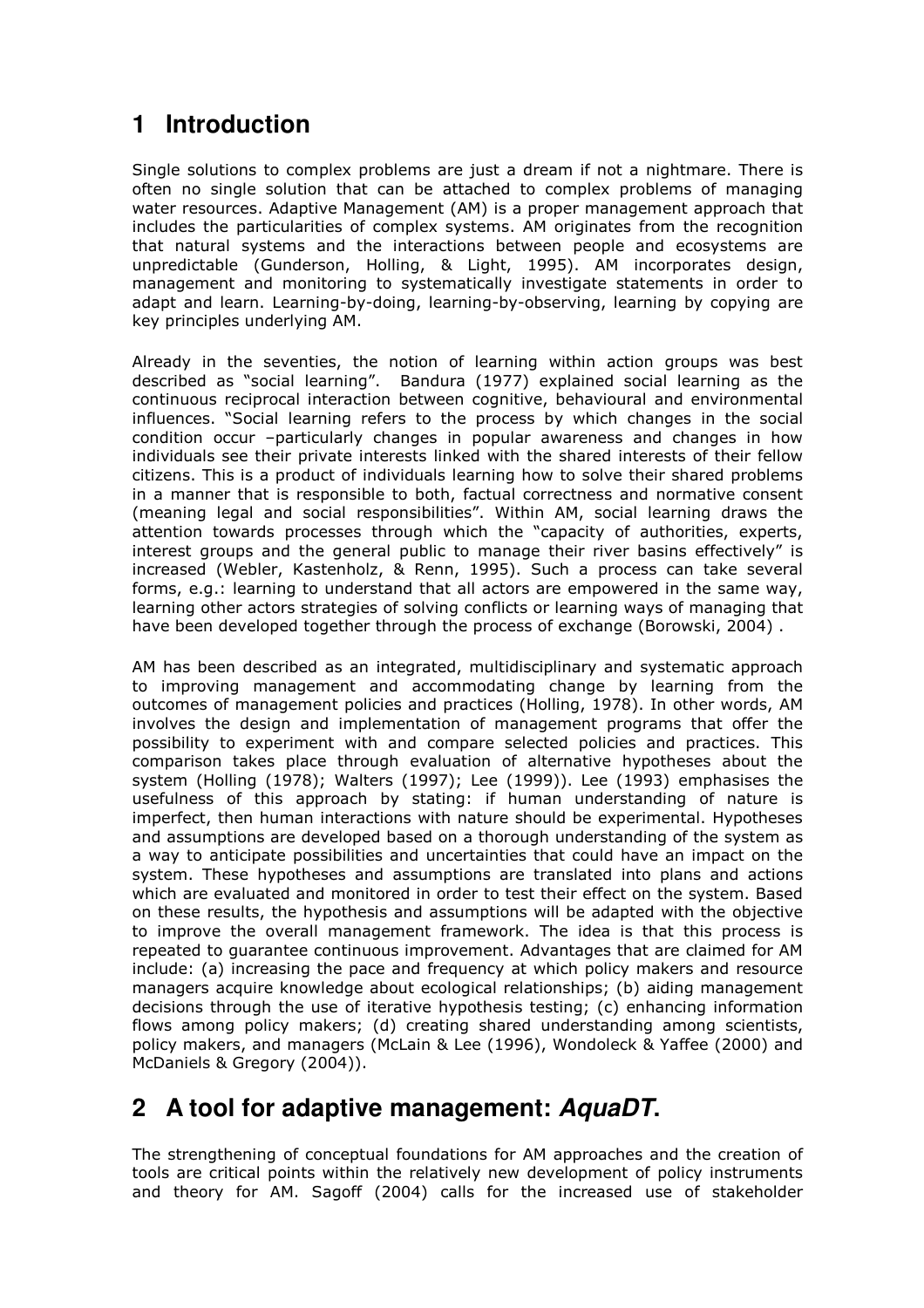negotiations in the design and implementation of environmental policies. Already 1985 Roy emphasized that the aim of tools used in such negotiation processes is not to find a solution, but to build and generate a set of relations amongst actions that inform the actors taking part in the decision process.

Our contribution to developing tools for adaptive management is the development of AquaDT, a multicriteria decision support tool (MCDA) created within the frame of the European project AquaStress. The tool has been constructed in collaboration between the Environmental & Energy Management Research Unit (EEMRU) of the National Technical University of Athens and the Environmental Resources Flow Unit (SSM) at University of Osnabrück. With AquaDT we shaped a way of improving and supporting deliberation processes within complex problems in order to develop adaptive management strategies.  $AquaDT$  aims at structuring the deliberation and at affecting the nature of mental processes and the type of substantive outputs delivered (comp. Kallis, 192, 2006). Accordingly, AquaDT is more a process-tool that an outputs-tool. It structures the deliberation process, assisting on: framing, scoping, generation and finally evaluation and comparison of alternatives. It enables people to think about their values and preferences from several points of views through communication about problem definition, the setup of alternatives, and criteria (comp. Refsgaard, 194, 2006). Thus, it promotes social learning processes between participants, allows for analysing conflicts and supports "feedback loops" in the planning process.

Additionally through the use of AquaDT we can achieve the request of the article 14 of the Water Framework Directive and its demand for involving relevant social actors in the water governance processes, taking into account the plurality of interests, the differing views, the different values and the relationships with and within water management.

AquaDT as a MCDA tool is appropriate for decisions related to complex systems, where diverse stakeholders are in conflict and/or where relationships and feedbacks between different parts of the ecosystem and the economy exist. MCDA is an effective technique with which to identify trade-offs in the decision-making process, with the ultimate goal of achieving compromise. MCDA provides an approach that links valuation and deliberation without assuming that values can be reduced to monetary terms (Proctor and Drechsler 2006, 172).

Stagl (2004) affirms that the theoretical foundations for MCDA supporting a deliberative democracy are still weak. She added that this should not be a reason for remaining away from experimenting with them, but rather lead to a co-evolutionary development of theories and methods. This attempt involves significant efforts to build bridges between scientific disciplines.

"In learning processes in general stakeholders try to understand and explain the societal phenomena, which we observe, but also to bring about personal liberation and social transformation. In this way a theory is a set of propositions to guide communication between people, whose purpose it is to bring about these transformations and which is validated by (1) its acceptance by the actors addressed in a non-coercive situation and (2) its efficacy in bringing about the desired transformations" (Habermas 1974, as discussed in Parson and Clark 1995 – cited by Stagl,(2004)).

From an operational point of view, the major strength of this concept is the ability to resolve questions characterised by various conflicting evaluations, thus allowing an integrated assessment of the problem at hand. A representative multi-criteria setback (with a discrete number of alternatives) may be described in the following way: A is a finite set of n feasible actions (or alternatives); m is the number of different points of view or evaluation criteria  $qi_i =1, 2, \ldots, m$  considered relevant in a decision problem, where the action  $a$  is evaluated to be better than action  $b$  (both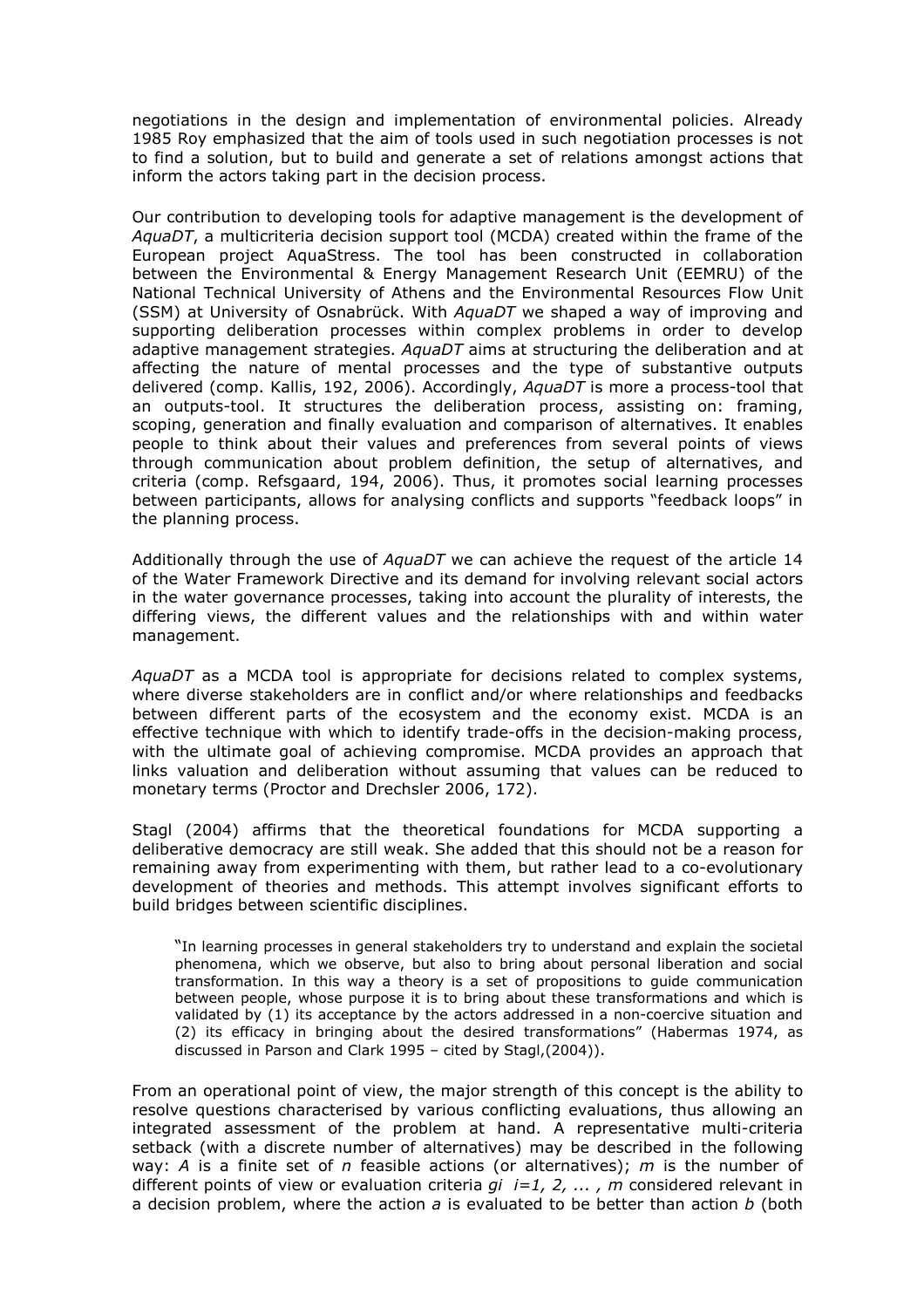belonging to the set A) according to the *i-th* point of view if  $qi(a) > qi(b)$ . In this way a decision problem may be represented in a tabular or matrix form. Given the sets A (of alternatives) and  $G$  (of evaluation criteria) and assuming the existence of  $n$ alternatives and  $m$  criteria, it is possible to build an  $n \times m$  matrix  $P$  called evaluation or impact matrix whose element pij  $(i=1, 2, ..., m; j=1, 2, ..., n)$  represents the evaluation of the  $i$ -th alternative by means of the  $i$ -th criterion. The impact matrix may include quantitative, qualitative or both types of information (G. Munda, 1995).

In the case of AquaDT the algorithms used have been chosen to approximate the tool to the goal of the AM concept by allowing the, e.g. the incorporation of design, management, and monitoring to systematic investigation of individual statements in order to adapt and learn from/out-of them.

Opposite to the neoclassical foundations of economics, AquaDT do not presuppose maximisation as the goal. Using the neoclassical paradigm for investigating a natural resources management decision supposes that the situation is isolable, with clear restrictions, and stable. Interpreting a management decision through this paradigm, we can model the decision problem by an objective function (f) to be optimised over a set of feasible solutions (X). The premise prevailing is the `homo-economicus', which means that the decision maker always prefers the solution that maximises her/his welfare. This means that can be handled by the mathematical models. This perspective also supposes that the decision maker is able to articulate her/his preferences according to the strict preference (P) and the indifference (I) relations. Therefore, the maximisation of the decision maker satisfaction is correlated to the optimization of an objective function over a set of feasible solutions (comp. Guitoni & Martel (1998). Under these conditions, traditional water resources tools designed to aid decision makers to e.g. optimise a certain number of objective functions are more often than not overlooked or shelved as they are incapable of taking into account a multitude of social and environmental factors that can commonly carry more weight in a political debate than "the best technical solution" (from just one or a limited number of points of view).

Decisions in water resources management are uncertain and cognitive conflicts arise within groups because the members of a decision group perceive a problem from different perspectives, even when they have similar interests in achieving a goal. Such problems with "typically uncertain facts, disputed values, high stakes and urgent decisions required" are classified by Funtowicz and Ravetz (1990) as belonging to the "post-normal science" paradigm. This means that they are unlikely to be solved with traditional technical scientific methods as stakeholders' perceptions and values become too important not to be taken into account. Usually, decisions in the water sector have been taken in another way not belonging to the description of Funtowitz and Ravetz. Frequently water has been understood as a discrete element capable of being managed in isolation. Yet, in real life it is almost impossible to isolate water and decision making processes regarding water resources, even less in complex situations with different decision makers and different realities. Such decisions are subjective to the context in which different decision makers have a stake. Additionally, decision makers make decisions influenced by their own different considerations (e.g. political, financial, sociological, cultural, psychological, etc). A substantial literature confirms the hypothesis that decision makers' values concerning policy decisions are socially constructed through deliberating (comp. Vatn (2004).

For those decision situations Stagl and Gowdy (2006) proposed a theoretical basis embedded in contemporary welfare economics and experimental economics. They reject the figure of `homo-economicus' and re-structured the assumptions of classical welfare economics, where maximisation of single utility is a prerequisite, and suggested that the effects of economic policies cannot be judged without making interpersonal comparison of utility. Howarth (2005), in line with the above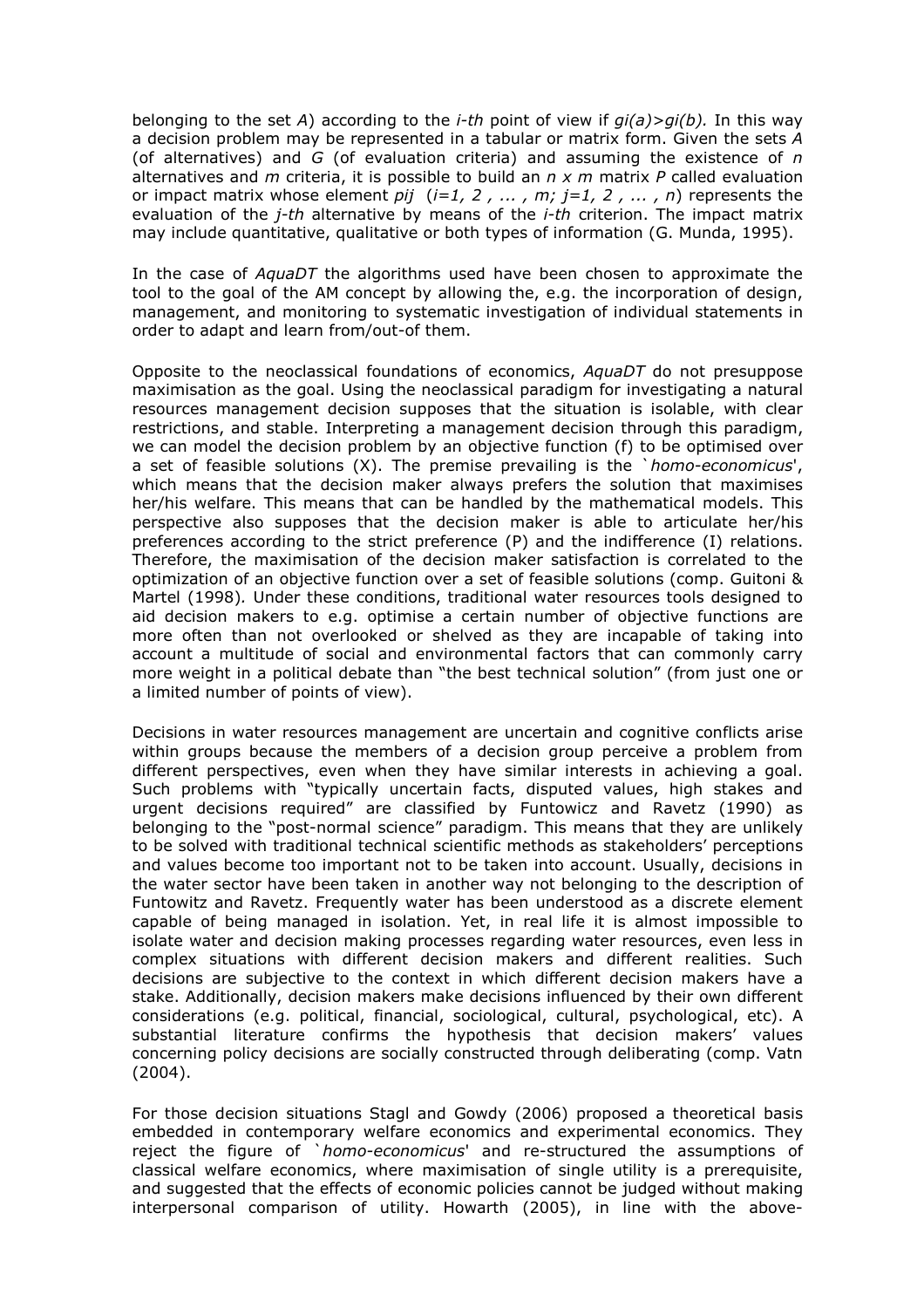mentioned approach, suggested a "deliberate valuation process" (DV). In the DV the stakeholders involved explore the values that could lead to collective decisions during a reasoned discussion loop-process. The main idea of DV is to reach consensus and to develop a mutual understanding of the situation. Additionally it supports the comparison of different policy scenarios and the judgment of them. The DV is of course affected by the opinions and behaviours of the participants as suggested by Stagl and Gowdy (2006). We have used the new economic approach of of DV as basis for the conceptual and algorithmic foundation of AquaDT.

Fehler! Verweisquelle konnte nicht gefunden werden. elucidates the skeleton of AquaDT and the inclusion of the different phases needed when developing tools for adaptive management. Gregory (2000) established the steps of participation in decision processes: (a) framing decisions, (b) defining key objectives, (c) establishing alternatives, (d) identifying consequences, and (e) clarifying tradeoffs. Those are the steps that we have used for  $AquaDT$ . Further we included a first step: situation break down. This first phase aroused as very important in the process for capturing the different perceptions on the situation deciding commonly for one problem. The phases of  $AquaDT$  are intended to serve three functions: (1) problem clarification and enhanced communication among scientists, managers and other stakeholders; (2) policy screening to eliminate options that are most likely incapable of doing much good because of inadequate scale or type of impact; and (3) identification of key knowledge gaps that make the AquaDT predictions suspect (Walters, 1997).

The phases are captured in the software developed explicitly as AquaDT (see Figure 1). Phases in grey are confined within  $AquaDT$  while the white phases are deliberation phases enhancing the process. When needed, the tool allows for a second loop indicated by the dashed arrow. The elliptic phases represent interaction within the group; the box represents individual tasks. (see section 3.1 for further information)



#### Figure 1: AquaDT deliberation phases

Unlike traditional tools carried out by one person or institution, AquaDT allows a number of different points of view to be explicitly represented and collectively reflected upon by a group of stakeholders (Ferrand, 1998). The process of AquaDT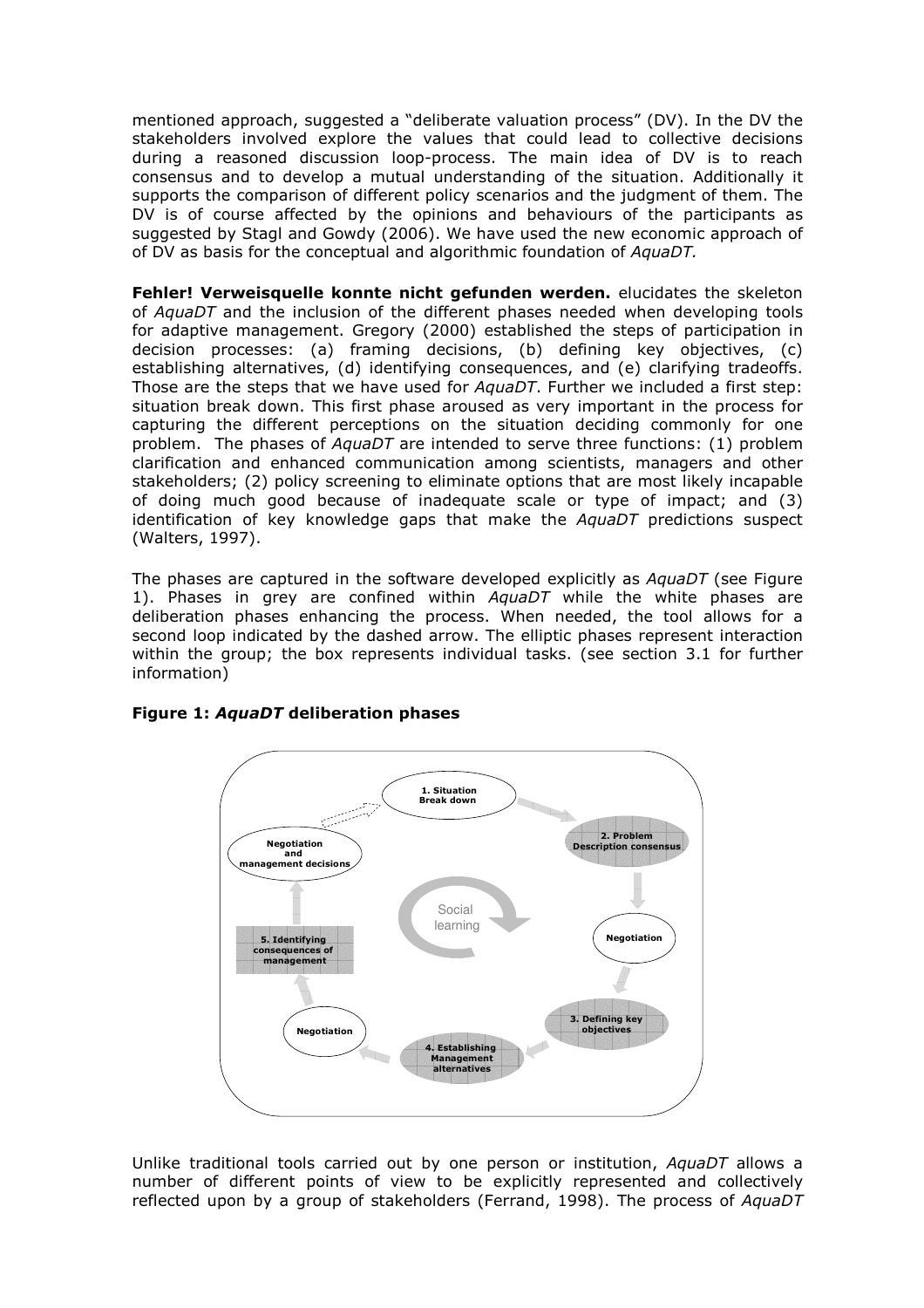refers to the process of co-constructing a shared representation of reality. The aim is to allow mutual understanding of a variety of different points of views with the eventual objective of aiding decisions on and potentially building consensus over potential solutions or management options for the collective problem (Vennix, 1996). AquaDT can also be extended as a way of identifying and designing the social context where decisions are made and considered (comp. Corral & Funcowitz, 1998).

When looking to the aspects of decision making from the point of view of environmental science, we step into the concepts of resilience and vulnerability. Both concepts base on environmental science and biology. They described the ability of an ecosystem to recover after an external harm (Holling, 1978). Decision regarding natural resource management and even extremely in the case of water resources, are decisions taken often after harm or stress conditions. Stress, in the social sense, encompasses disruption to groups' or individuals' livelihoods and forced adaptation to the changing physical environment (Adger, 2000).

Social resilience is a significant component of the conditions under which individuals and social groups adapt to environmental change. It is attached to the concept of adaptive capacity that reflects the learning aspect of system behaviour in response to disturbance (Gunderson et al., 1995). Social vulnerability is the exposure of groups of people or individuals to stress as a result of the impacts of environmental change. Decisions regarding environmental concerns can affect massively the resilience of socio-ecological systems and increase the vulnerability of them. Nevertheless, sometimes the focus on social resilience is not desirable. Instead social sustainability should be encouraged instead, since, e.g. dictatorships are defined as very resilient to changes (Carpenter, Walker, Anderies, & Abel, 2001). Carperter et al (2001) argue that sustainability is an overarching goal that includes assumptions or preferences about which social-ecological system states are desirable.

The aim of AquaDT in this regard is to improve social sustainability by including the preferences of the participants in the decision process regarding the desirable state of the social-ecological system. As well AquaDT stresses and supports the adaptive capacity of the involved stakeholders through the recurring loop of its nature and the attached learning processes that involves the use of AquaDT. AquaDT supports the cyclic patterns that are usual in the interaction between humans and nature (Gunderson et al., 1995).

## **3 AquaDT**

The AquaDT multi-criteria decision aid tool provides a framework for decisions taking in a complex, conflicting and multiparty context in integrated water management. The multi-criteria decision aid tool is set up as a web application<sup>i</sup> (online available). In the following, the basic features of AquaDT are presented highlighting the particularities in the design to support the easiness to use according to psychological findings. Additionally, its potential for being applied in multi-party, deliberative processes are discussed.

## **3.1 Features of the tool**

The multi-criteria analysis in AquaDT is organised in four blocks, two of them comprising sheets for the input data of the analysis and two of them providing information for evaluating the results. The evaluation process is an interaction between the moderator and the participants of a session. The tool allows the moderator to give and view the information that is relevant for the whole group. The participants give their individual judgements which are reflected back to them in order to support reasoning. These individual judgements are aggregated and fed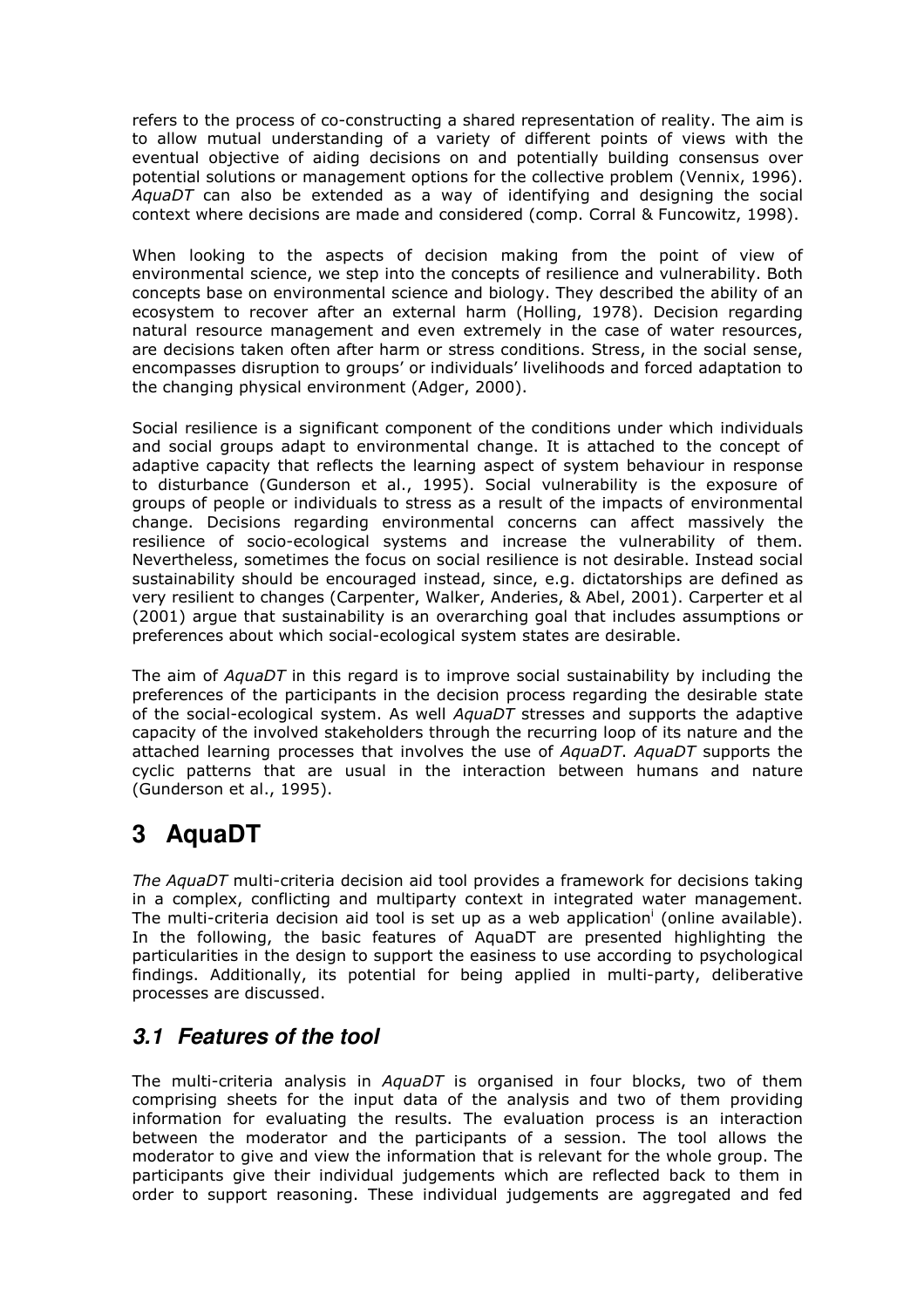back to the group. Several interconnected computers can be used in parallel to allow all participants to give their evaluations and to follow the session on their own screen (see Figure 2).



#### Figure 2: AquaDT implementation steps (source: own design)

### **3.1.1 Input sheets**

The basic steps comprise

- the definition of alternative options,
- the definition of evaluation criteria,
- the assignment of scores against the criteria for each alternative, and
- the assignment of weights to the different criteria.

These steps are split up in two blocks. Options and criteria are defined collectively within the group of decision makers facilitated by a moderator; scores and weights instead form the actual core of the multi-stakeholder evaluation and are defined by each participant separately.

The input sheets for the options, criteria, scores and weights are designed to keep the evaluation process simple and transparent. Beroggi recommends tailoring the interface explicitly to the needs of the decision makers. He stresses the need for ensuring that the participants are aware of the meaning of the options and criteria when performing the evaluation (Beroggi, 2000, 76ff; comp. C.M. Brugha, 2004, 1160ff). This is particularly important if the evaluation process is divided into several meetings. Thus, in *AquaDT* e.g. expressions can be chosen that comply with the terminology of the participants and reveal the full meaning of the options and criteria more then pure numbers or abbreviations. These expressions are visible on the input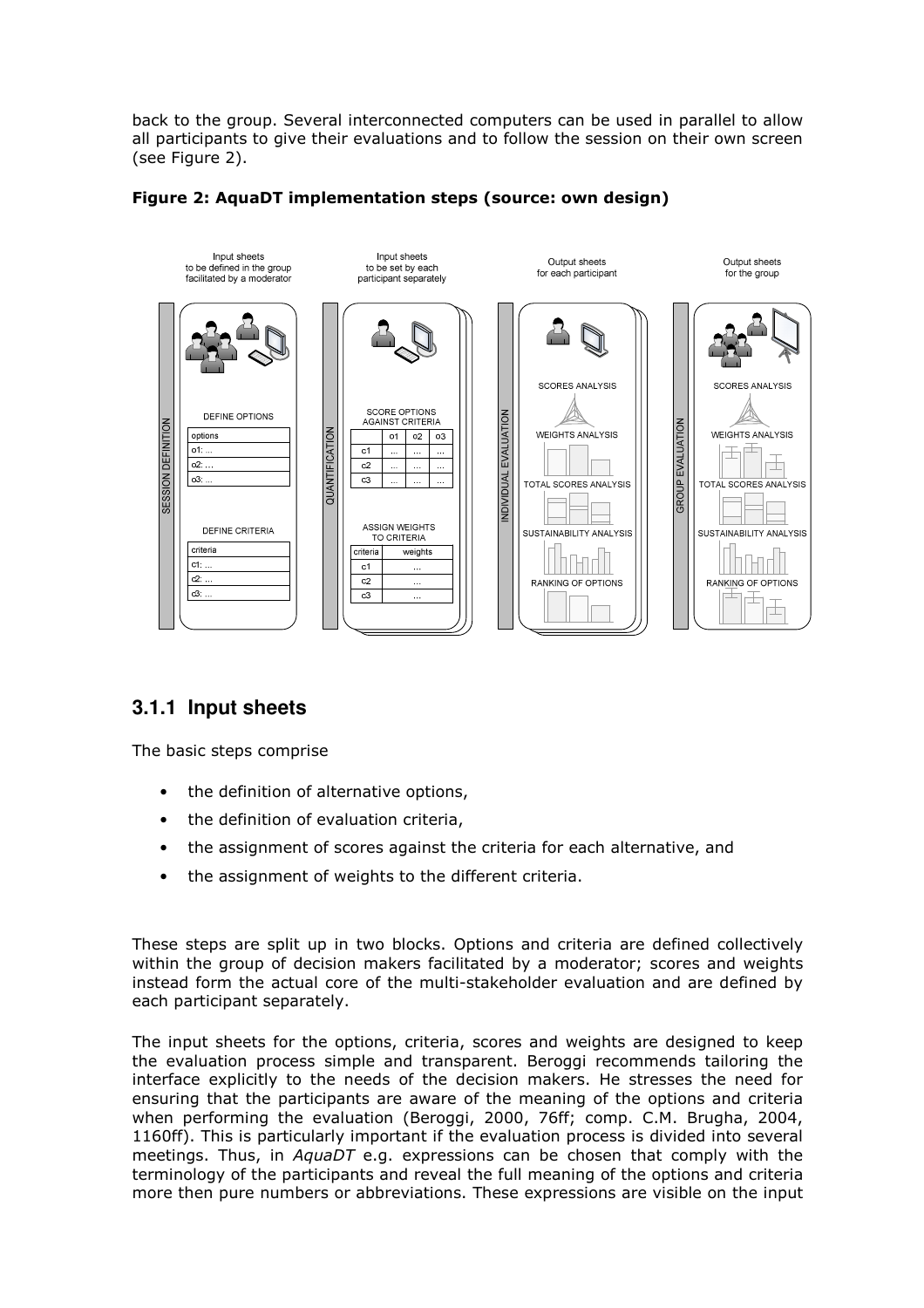sheets and output graphs as they are originally formulated. Detailed descriptions are to be given to the options and criteria that can be recalled as subsidiary information. The settings of the scale and values given in the criteria input sheet are shape the menu items that are proposed for scoring the options.

Beroggi (2000, 76) argues against presenting the elements to be evaluated in a predefined order but suggests providing an overview map indicating what have already been evaluated. The decision maker should be allowed to decide whether to go through the lines step by step (task strategy) or to give values in a free sequence (context strategy) (ibid., 79 ff, 88). Accordingly, AquaDT provides matrixes for the scoring and the weighting task in which the decision maker can choose the cells he or she wants to fill in next e.g. starting with those he or she is most certain about.

As stated by Proctor & Drechsler, decision support tools should permit the continuous update of the decisive parameters (Belton & Stewart, 2003, 281; C.M. Brugha, 2004, 1165; Giuseppe Munda, 2004, 667-; , 2006, 176). Following this suggestion, in AquaDT options and criteria can be entered and easily be excluded through check boxes at any time in the process. Adding criteria do not require modifying the whole set of weights as the weights do not need to end up with a sum of 100. Finally, it is intended to support storing different value set for the parameters as scenarios. This will help evaluating the learning and decision process within the group of participants.

## **3.1.2 Output graphs**

Results of the evaluation are provided on two levels. The "Individual Evaluation" block displays the results of the individual assessment to the respective decision maker including comparisons with the group results. The "Group Evaluation" block outlines the results of the whole group of decision makers and is accessible to the moderator who may present the results to the group. Both evaluation blocks comprise a series of graphs, tables and other graphical presentations for the scores, weights and the different aggregation steps. To highlight the dispersion of judgements within the group different statistical measures are given.

In the "Individual Evaluation" block for the individual participants, the Scores Analysis includes a chart and a table showing the options' given and normalised scores against the set of criteria. An overview of the options' scores across all criteria is given in a spider chart. The Comparison of Scores chart reveals additionally to the individual score box plots with the minimum, average, maximum and the range of the middle 50% of the whole group of decision makers' scores. The Weights Analysis likewise displays information on the individually given weights and their aggregation to normalised weights. The Total Scores Analysis, finally, summarises the individual scores and weights into normalised weighted scores for each option aggregated over the set of criteria. Here, again, a comparison with the group's results is given.

The "Group Evaluation" block is structured parallel to the "Individual Evaluation" and shows the judgements of the group following the aggregation steps used in the "Individual Evaluation" block. Besides the group's mean values, the standard deviations are given to illustrate the group's consensus and dissent concerning the scores, weights and total scores. Additional bar graphs present the scores, weights and total scores of the individual participants.

AquaDT aims at facilitating sustainable solutions in integrated water management. To this end, it exhibits a Sustainability Analysis providing the opportunity to assess whether the options are fairly balanced between the economic, environmental and social dimensions of sustainability and whether they have particular virtues against these dimensions. First, a list indicates which criteria are assigned to the particular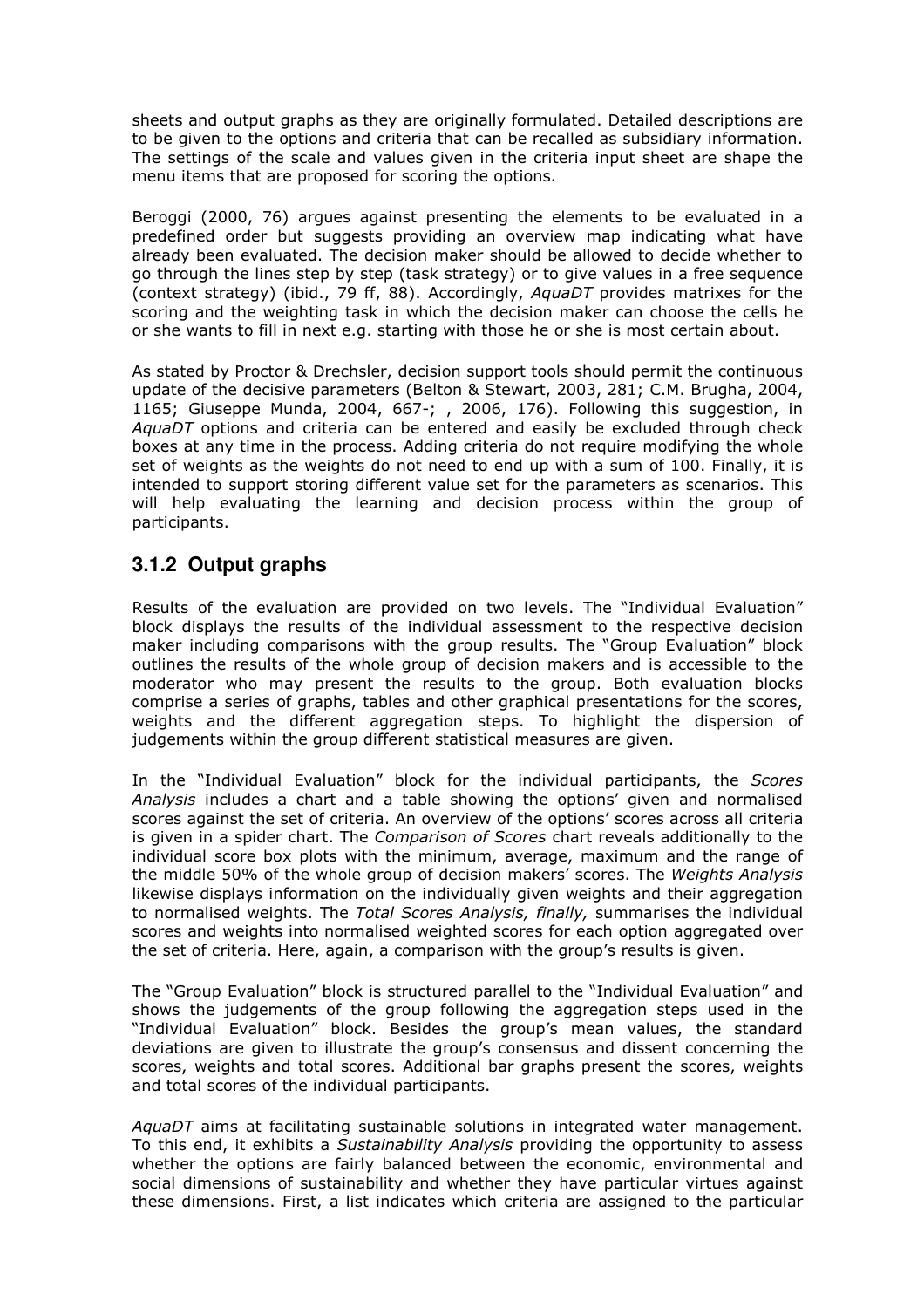dimensions. The options are located within the well-known sustainability triangle. A location right in the middle of the triangle indicates a fair balance. As a basis, the group has to determine in the criteria definition sheet whether the different criterions refer to one or more of the three pillars of sustainability.

Finally, both, the individual "Individual Evaluation" and the "Group Evaluation" compile a ranking of the options based on the total scores. The 95% confidence interval highlights the robustness of and consensus on this final aggregation.

## **3.2 Supporting deliberation processes**

AquaDT is explicitly developed to incorporate the views of different stakeholders and to support a deliberation process in order to come to a concluding decision on solutions that are accepted by all participants of the process.

Complex problems typically come along with value conflicts and discordance between the involved stakeholders. Belton & Stewart (2003, 267) identify three approaches how to synthesise the different perspectives in multi-criteria tools: The sharing mode implies common agreement within a group of decision makers on the decisive parameters of the analysis. Most MCA tools comply with this sharing mode as they require a "unitary perspective" (Losa & Belton, 2006, 512). However, this approach is susceptible to persuasiveness, power relations and group dynamics (comp. e.g. Kallis et al., 2006, 230; Losa & Belton, 2006, 512; Stirling, 2006, 98-; Tompkins, 2003, 12; Villa, Tunesi, & Agardy, 2002, 523). The aggregation mode instead acknowledges the differences between the perspectives and tries to reduce them analytically through voting or calculating. Finally, the comparing mode keeps the individual judgements as a basis for deliberating a consensus (Belton & Stewart, 2003, 267). AquaDT provides a framework for all aspects, aggregating, comparing and sharing. It allows individual judgements to be given separately and provides a series of visualisations of individual and group results that can be used to compare the perspectives, to learn from each other and – if a consensus is not reached – to aggregate the judgements in a way that the final decision should at least be accepted by all participants.

In order to guarantee a basic comparability between the individual evaluations (Stirling, 2006, 102) a common set of options and criteria is established. This might be done through uncommented collection, deliberation or systematic analysis (e.g. with value trees, comp. Giuseppe Munda, 2004, 675). Yet this collective definition of relevant options and criteria enhances mutual learning in the group of decision makers. "Seeing a criterion that other DMs [decision makers] have proposed is itself an evincing process" as Brugha points out (2004, 1164; comp. Proctor & Drechsler, 2006, 188).

Scores and weights as the core of the evaluation process are assigned by each participant separately. For this cognitively complex procedure the use of several computers reduces time pressure and thus allows the participants to give fully considered judgements. According to Belton & Stewart (2003, 281) multi criteria tools should reflect back to the decision makers the given judgements and the resulting effects on the evaluation. Thus, AquaDT does not only display a total scores ranking as a final result, but visualises and synthesises the information and judgements through a range of output information. In the "Individual Evaluation" block, the comparison of scores, weights and total scores graphs confronts each decision makers with the perspectives of other decision makers and might reconsider or affirm his or her own position. These visualisations facilitate conscious reasoning and argumentation of the participants (C.M. Brugha, 2004, 1165).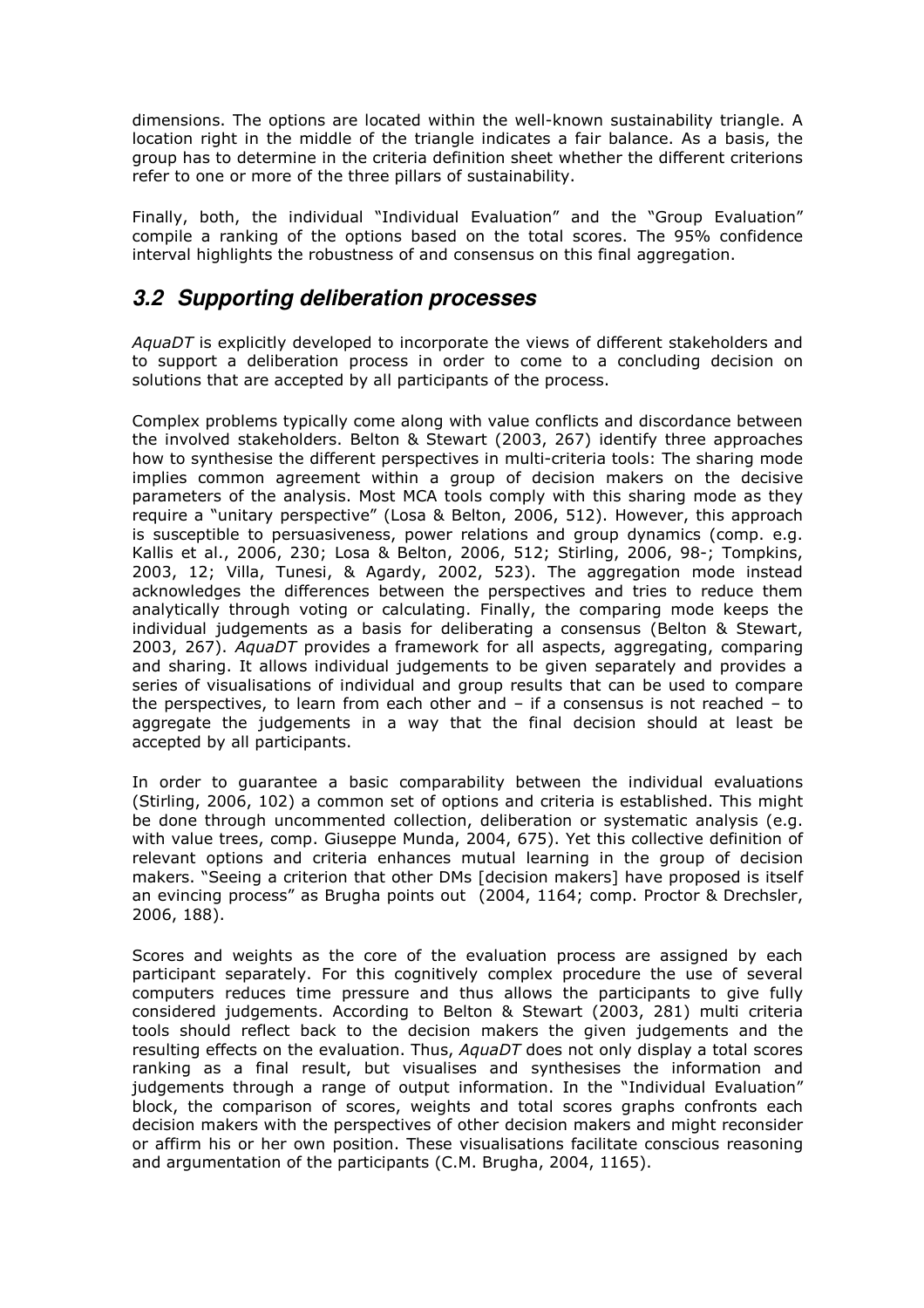In the "Group Evaluation" block information is given concerning the distribution of the scores, weights and total scores as well as the sustainability scores and the ranks within the group. The standard deviation, 95% confidence intervals and the values given by each individual participant indicate the degree of consensus and disagreement among the participants (Kallis et al., 2006, 227-; Rauschmayer, 2001, 68-) and avoid drawing overhasty conclusions based on pure averages. These details enhance transparency and help to focus the further deliberation on issues with strong impacts on the results and greatest disagreement. It is possible to retrace whether disagreement is due to divergence in the assessment of the weights or the scores and call for additional expert information or group deliberation. Finally, fields of consensus and "often unsuspected common endeavors" (Villa et al., 2002, 519) can be identified as well as the point at which an option appears to be the preferred one although exact consensus is not reached (Proctor & Drechsler, 2006, 176, 188).

As multi-criteria decision making, particularly within groups of stakeholders, is "more like a 'creation' than a discovery" (Giuseppe Munda, 2004, 673) AquaDT can best be used in an iterated manner. In the first step, criteria and options can be collected to get a full range of potential choices and perspectives referred to as the "opening up mode" by Stirling (2006, 101-). It is followed by a "closing down mode" aiming at reducing the complexity of the decision and approaching the core of the problem by decreasing the number of options and criteria (Cathal M. Brugha, 2004, 1165; Tompkins, 2003, 6). This process is supported by the information given in the output graphs. If, e.g. a criterion is weighted very low by all participants, it might be excluded. The discussion process often reveal redundant and biased criteria leading to a refinement and amendment of options and the exact definition of the criteria to be evaluated (Kallis et al., 2006, 229f; Proctor & Drechsler, 2006, 183). The exclusion and potential re-inclusion is easy and the outputs are updated immediately if changes in the input parameters are made due to insights gained during the evaluation process.

The sustainability of solutions is a major objective in many societal fields. There is little help of multi-criteria tools for this issue although some authors like Proctor & Drechsler (2006, 175) or Klauer et al. (2006, 240) explicitly recommend using criteria that reflect the three dimensions of sustainability in multi-criteria sessions. Thus, AquaDT integrates a Sustainability Analysis of the options under investigation. Listing the criteria relevant for each aspect reveals whether sufficient criteria are assigned to each dimension for a proper sustainability evaluation. Building criteria groupings of 'ecological', 'economical' and 'social' as Proctor & Drechsler (2006, 175) propose does not reflect that certain criteria might contribute to more than one dimension of sustainability. In  $AquaDT$  it can be chosen whether a criterion shall be assigned to one or more dimensions.

During the deliberation process, the role of the moderator is decisive. His challenge is to structure the process and to decide which of the information  $AquaDT$  offers is beneficial and suitable to the group's decision making. Presenting the numbers of weights and scores might help in getting a good overview, but might even lead to discussions about the exact values or produce too much confidence in the technically derived numbers and rank orders (Beroggi, 2000, 87; Janssen, 2001, 107). Deliberating disagreement in the individual assessment of weights and scores is ambivalent as well. If the individual values are presented other participants might get new insights about the different perspectives (Klauer et al., 2006, 249) and the origins of divergence can be directly retraced (Kallis et al., 2006, 228). Proctor & Drechsler (2006, 187) experienced in a deliberative multi-criteria session that the process of each person defending his or her criteria weights revealed important information and raised some participants' awareness concerning the relevance of some criteria. However, similar to the problems in the sharing mode (see above), discussing about particular judgements and asking the respective decision makers to defend their position might produce discomfort and might extort them to change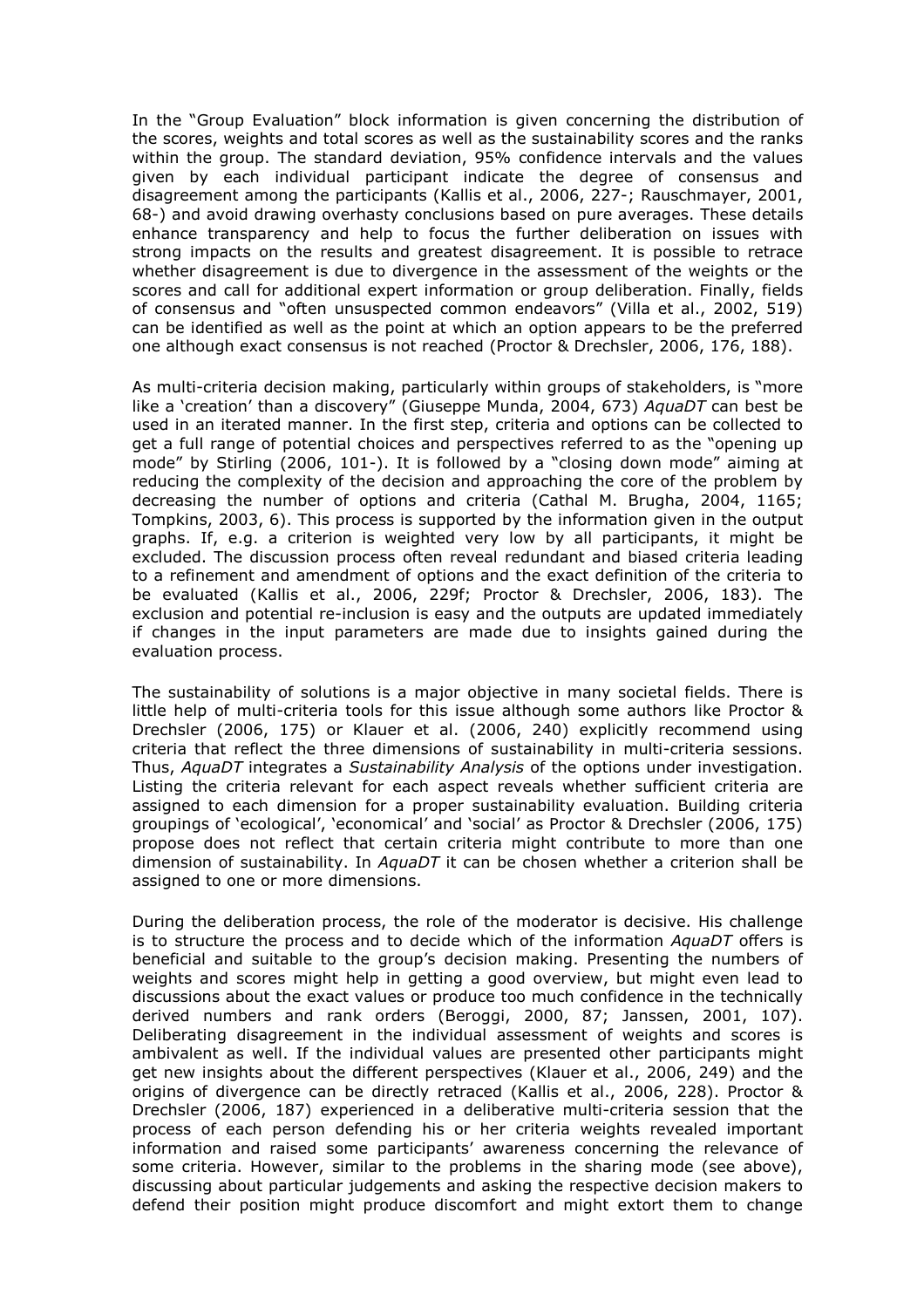their judgements due to group pressure, power and personality. Suggesting an anonymous iteration of scoring and weighting for all participants after providing sufficient time for argumentation is an alternative approach to deal with disagreement. Thus, AquaDT offers a set of output graphs, but gives the moderator the possibility to show or hide them according to the group's characteristics and the situation at hand.

Additionally, the moderator is in charge of avoiding pitfalls in the evaluation process and ensuring that the decision makers have the proper and equal understanding of the criteria and weights. Belton & Stewart for instance notice that people often have intuitive concepts of the importance of criteria that do not match the algorithmic meaning of the weights in the model (2003, 265). Marttunen & Suomalainen point to biases in the weighting process that might be prevented by sufficient education of the decision makers (2005, 37). The moderator's advice is important in the context of indifference or preference thresholds as well. It is technically difficult to incorporate those thresholds recommended e.g. by Munda (2004, 675), Refsgaard (2006, 179) or Marttunen & Suomalainen (2005, 43) but a moderator might suggest changing cardinal criteria into binary or ordinal criteria in order to express the meaning of these concepts. Furthermore, moderation is crucial for inducing the 'closing down mode' (Stirling, 2006, 101f) when the decision makers realise that criteria and options shall be excluded from the further evaluation process they have proposed. Finally, a moderator can facilitate defining integrative options. As Kallis et al. point out, "stakeholders may propose individual solutions, failing to see the 'larger picture'" and failing "to capture the integrative potential and economies of scale presented by combined solutions" (2006, 230) that is particularly important for sustainable solutions. The moderator shall not assume the definition task by himself but initiate the deliberation on combining options and measures.

## **4 Testing AquaDT**

After testing AquaDT and coming back to the citation of Habermas (1974) about that a theory is

- 1. a set of propositions to guide communication between people,
- 2. whose purpose it is to bring about transformations and
- 3. which is validated by
	- $\circ$  (1) its acceptance by the actors addressed in a non-coercive situation and
	- $\circ$  (2) its efficacy in bringing about the desired transformations

We can say that the phases of  $AquaDT$  correspond with his description resulting in a tool that try to formalise, guided and structure communication between people regarding decision in environmental management questions.

AquaDT has been tested and used so far experimental within the AquaStress project during the different phases of the tool in different case studies. First, we tested the tool in Portugal during the origination of the tool. Second, we tested in Bulgaria while introducing stakeholders' preferences. The participants in the first two sessions were participants belonging to the local stakeholder groups of Portugal and Bulgaria attached to the AquaStress project. The tool was applied to the examination of water resources issues and problems in both countries.

Third, we used AquaDT as a functioning tool with students of System Sciences of University of Osnabrück (Germany) in two consecutives years. During the three phases modifications were introduced to make the tool user-friendly and more accurate to the needs of the users. Further examples can be found in Panebianco and Mánez (forthcoming).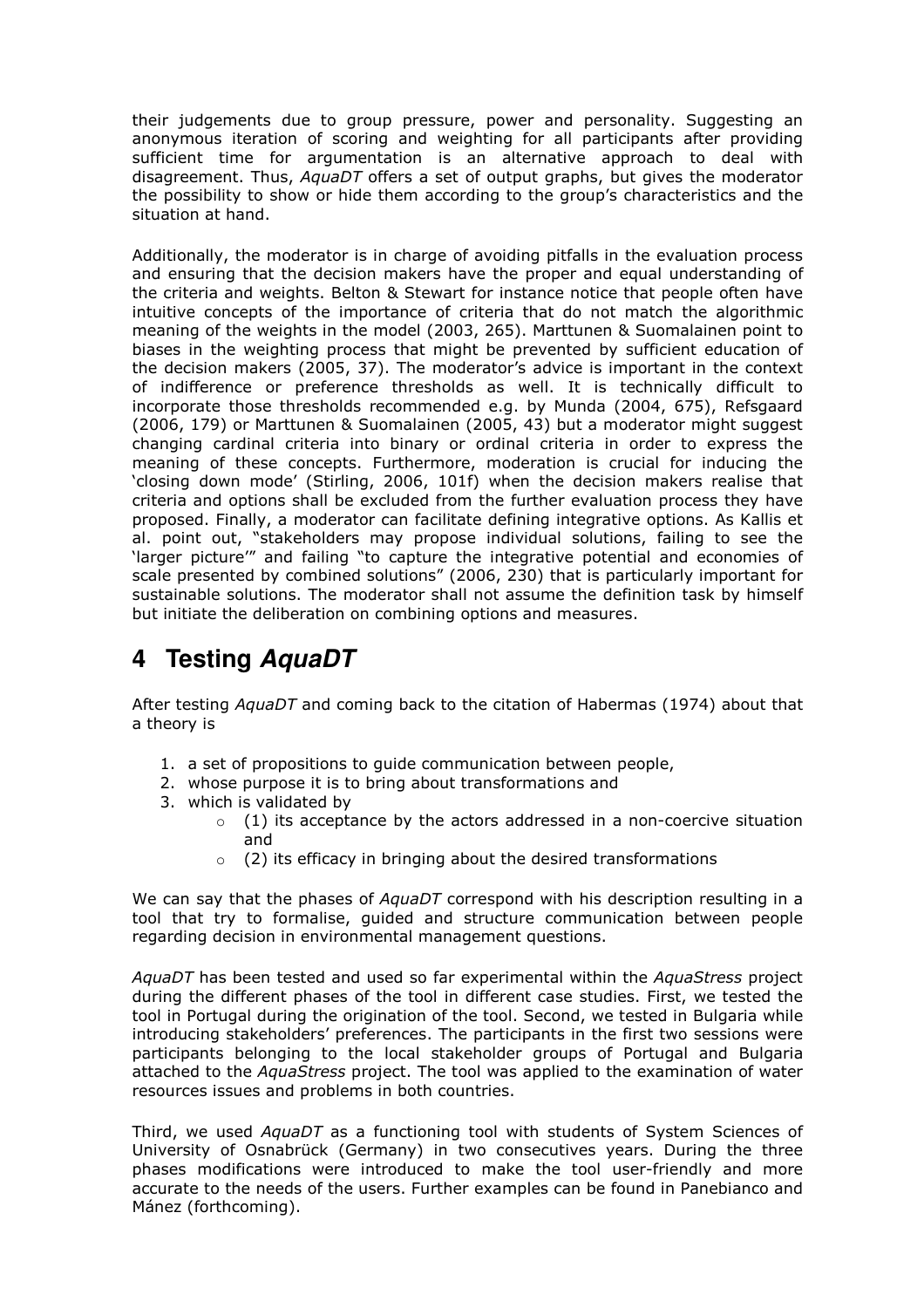Deliberative and participatory techniques like AquaDT can be very helpful in formulating a policy question, considering what should be done in a particular policy area. The integral component of AquaDT has turned to be evaluation. The role evaluation can play in any participatory process can be extremely important for three main reasons:

- as a aid for the organisers and participants to ensure that the programme and sessions are achieving their objectives and any problems encountered can be treated on an ongoing basis through adaptive management;
- as an intervention measure if the evaluation is carried out by the participants, as they will be required to think about what is occurring in the process which can then potentially change their behaviour and have further impacts on the process and its outcomes; and
- as an aid to the overall utility, outcomes and perceptions of the process that can be used to determine how such a process can be improved in the future or not reused again. (Farrel & Ferrand, 2005:39)

AquaDT had further positive feedback in terms of

- learning value and creativity that occurred in the problem situation and problem formulation phases.
- the inclusion of all participants believes during the creation of criteria
- the formation of a basis for discussion "without" struggles
- the potential for moderating "crisis"-situations, and
- the potential for increasing sustainable relationships amongst participant stakeholders and therefore the sustainability of management decisions among a big group of stakeholders

Preliminary results showed that the methodology suffered from:

- time issues (mostly belonging to the extension of discussions between participants regarding water resources issues),
- complexity issues regarding different knowledge basis of the participants (about the amount of interconnected relationships)
- how to include expert information without biasing the participants knowledge, and
- credibility of results

Altogether we can conclude that the methodology and the developed software for supporting deliberation processes has succeed the goal that we had of creating a helpful tool for adaptive, participatory, and multi-level management arrangements. Furthermore, AquaDT also have an explicit status as it is more generic than others because AquaDT does not depend so much on the local situation, except in political and social terms. It can be considered to be just as controversial to switch an existing agricultural system as to switch the problem assessment and the modelling processes that are already institutionalised. AquaDT also has the benefit that it can be applied, adapted and integrated into all kinds of environmental management situations.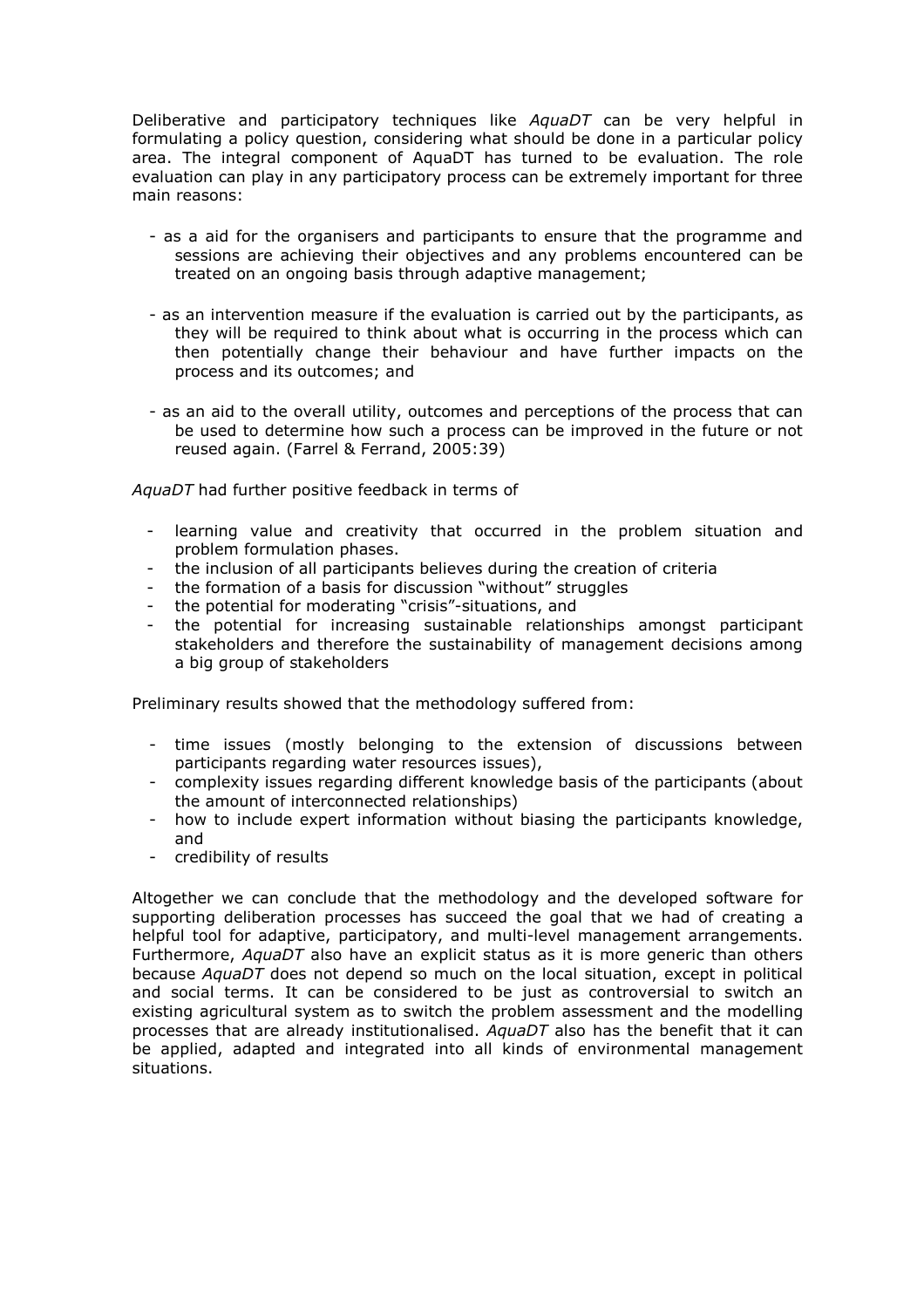## **5 References**

- Adger, W. N. (2000). Social and ecological resilience: are they related? Progress in Human Geography, 24,3, 347–364.
- Bandura, A. (1977). Origins of behavior. In A. Bandura (Ed.), Social learning theory (pp. 15-55). New Jersey: Prentice-Hall.
- Belton, V., & Stewart, T. J. (2003). Multiple criteria decision analysis: an integrated approach. Dordrecht: Kluwer.
- Beroggi, G. E. G. (2000). An Experimental Investigation of Preference Elicitation Methods in Policy Decision-Making. Journal of Multi-Criteria Decision Analysis, 9, 76-89.
- Borowski, I. (2004). Deutsche Fallstudie in HarmoniCOP: Öffentlichkeitsbeteiligung im Einzugsgebiet der Elbe.
- Brugha, C. M. (2004). Phased multicriteria preference finding. European Journal of Operational Research, 158, 308-316.
- Brugha, C. M. (2004). Structure of multi-criteria decision-making. Journal of the Operational Research Society, 55, 1156-1168.
- Carpenter, S. R., B. H. , Walker, M. A., Anderies, & Abel, N. A. (2001). From metaphor to measurement: resilience of what to what? Ecosystems, 4, 765-781.
- Corral, S., & Funcowitz, S. (1998). Afrontando problemáticas complejas: La planificación y gestión hídrica. Ecología Política, 16, 111-117.
- Farrel, K., & Ferrand, N. (2005). Participatory Modelling for Water Resources Management and Planning. Montpellier: Cemagref, France.
- Ferrand, N. (Ed.). (1998). Modèles et systèmes multi-agents pour la gestion de l'environnement et des territoires: Cemagref Editions.
- Funtowicz, S. O., & Ravetz, R. J. (1990). Uncertainty and Quality in Science for Policy (Vol. 15): Kluwer Academic Publishers.
- Guitoni, A., & Martel, J. M. (1998). Tentative guidelines to help choosing an appropriate MCDA method. European Journal of Operational Research, 109(2), 501-521.
- Gunderson, L. H., Holling, C. S., & Light, S. S. (1995). Barriers and Bridges to the Renewal of Ecosystems and Institution. New York: Columbia University.
- Habermas, J. (1974). Theorie und Praxis. Sozialphilosophische Studien. Frankfurt am Main: Suhrkamp.
- Holling, C. S. (Ed.). (1978). Adaptive Environmentla Assessment and Management. Chisester: Wiley.
- Janssen, R. (2001). On the Use of Multi-Criteria Analysis in Environmental Impact Assessment in The Netherlands. Journal Of Multi-Criteria Decision Analysis, 10, 101–109.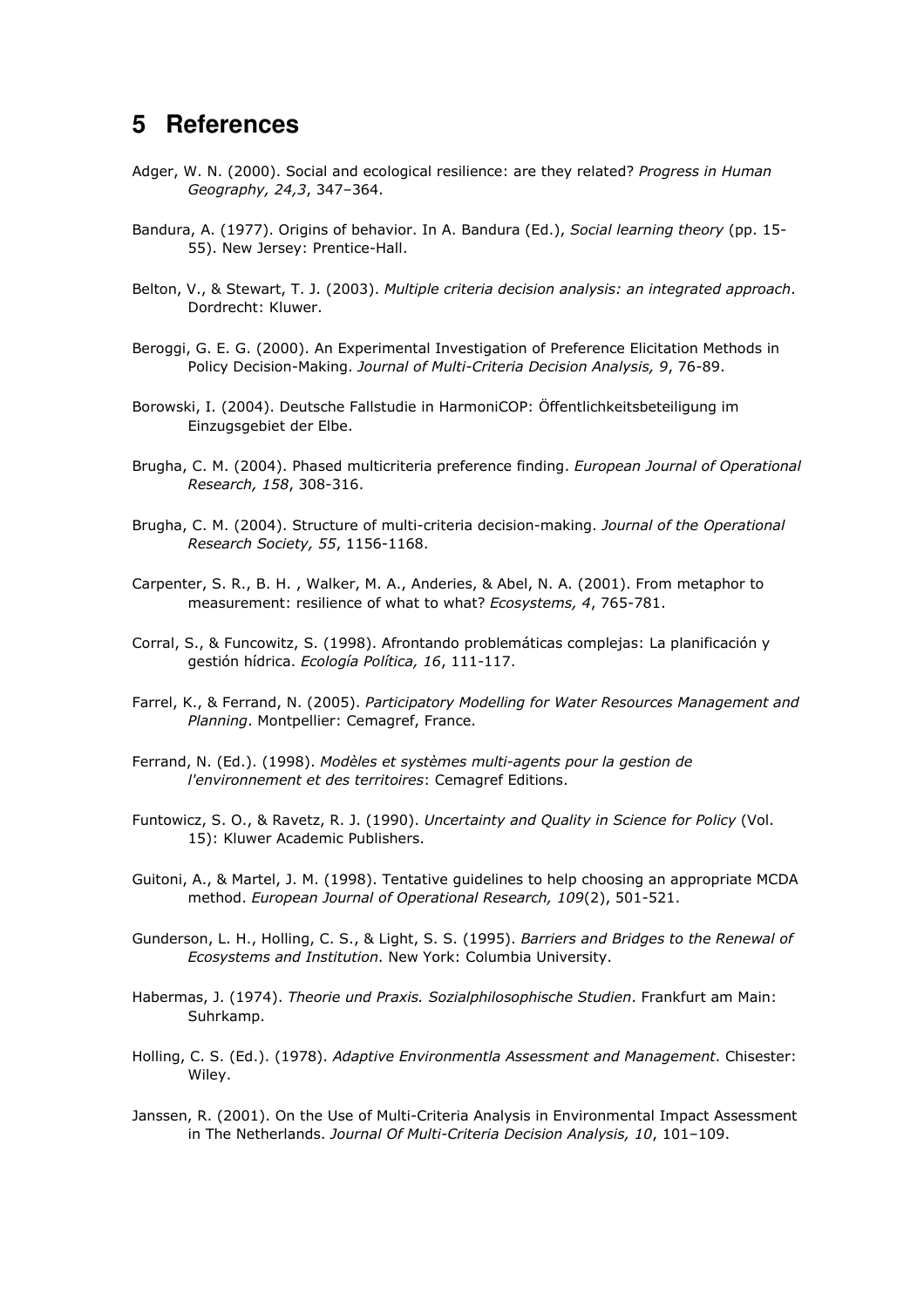- Kallis, G., Videira, N., Antunes, P., Pereira, Â. G., Spash, C. L., Coccossis, H., et al. (2006). Participatory methods for water resources planning. Environment and Planning C: Government and Policy, 24, 215-234.
- Klauer, B., Drechsler, M., & Messner, F. (2006). Multicriteria analysis under uncertainty with IANUS - method and empirical results. Environment and Planning C: Government and Policy, 24, 235-256.
- Lee, K. N. (1993). Compass and gyroscope:integrating science and politics for the environment. Washington, DC: Island Press.
- Lee, K. N. (1999). Appraising adaptive management. Conservation Ecology, 3(2), 3.
- Losa, F. B., & Belton, V. (2006). Combining MCDA and conflict analysis: an exploratory application of an integrated approach. Journal of the Operational Research Society, 57, 510-525.
- Marttunen, M., & Suomalainen, M. (2005). Participatory and Multiobjective Development of WaterCourse Regulation - Creation of Regulation Alternatives from Stakeholders' Preferences. Journal of Multi-Criteria Decision Analysis, 13, 29-49.
- McDaniels, T. L., & Gregory, R. (2004). Learning as an objective within a structured risk management decision process. . Environmental Science & Technology 38(7), 1921-1926.
- McLain, R. J., & Lee, R. G. (1996). Adaptive Management: Promises and Pitfalls. *Enviromental* Management, 20, 437-448.
- Munda, G. (1995). Multicriteria Evaluation in a Fuzzy Environment Theory and Applications in Ecological Economics. Heildelberg: Physica-Verlag.
- Munda, G. (2004). Social multi-criteria evaluation: Methodological foundations and operational consequences. European Journal of Operational Research, 158, 662-677.
- Proctor, W., & Drechsler, M. (2006). Deliberative multicriteria evaluation. Environment and Planning C: Government and Policy, 24, 169-190.
- Rauschmayer, F. (2001). Reflections on Ethics and MCA in Environmental Decisions. Journal of Multi-Criteria Decision Analysis, 10, 65-74.
- Refsgaard, K. (2006). Process-guided multicriteria analysis in wastewater planning. Environment and Planning C: Government and Policy, 24, 191-213.
- Sagoff, M. (2004). Prince, Principles and the Environment. Cambridge: Cambridge University Press.
- Stagl, S. (2004). Valuation for Sustainable Development The Role of Multicriteria Evaluation. Vierteljahrshefte

zur Wirtschaftsforschung

73 , 1, 53–62.

Stagl, S., & Gowdy, J. (2006). A welfare basis for deliberative valuation.Unpublished manuscript, Sussex.